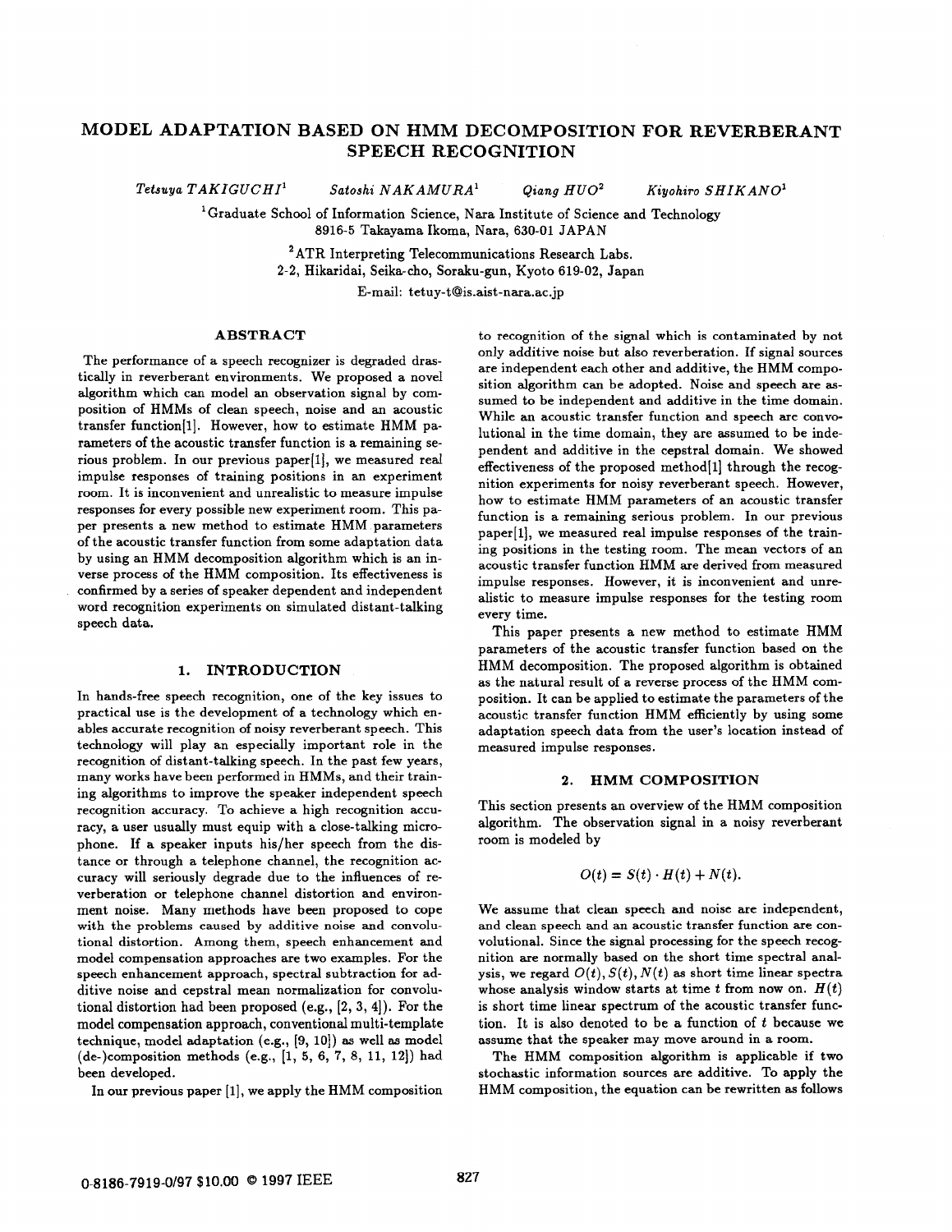in the cepstral domain:

$$
O_{\mathbf{c}\mathbf{e}\mathbf{p}}(t) = \mathcal{F}^{-1}(\log(\exp(\mathcal{F}(S_{\mathbf{c}\mathbf{e}\mathbf{p}}(t) + H_{\mathbf{c}\mathbf{e}\mathbf{p}}(t))) + N(t))).
$$

Here,  $\mathcal{F}, \ \mathcal{F}^{-1}$  are Fourier(cosine) transform and inverse Fourier(cosine) transform, respectively. Accordingly a composed HMM of the observation signal in the cepstral domain is represented by

$$
M_{O_{cep}} = \mathcal{F}^{-1}(\log(\exp(\mathcal{F}(M_{S_{cep}} \oplus M_{H_{cep}})) \oplus kM_{N_{lin}})).
$$

Here, M represents an associated HMM model; *cep* and  $lin$  represents the cepstral domain and the linear spectral domain respectively; *k* is a coefficient to adjust SNR; and  $\oplus$  denotes the model composition procedure. The model composition is carried out **as** follows: The number of states and transition probabilities of composed HMMs become a product of number of states and transition probabilities of each component model. The state observation probability density functions (PDFs) of composed HMMs are obtained by the convolution of the two associated distributions. If the distributions are Gaussians, say,  $N(\mu_1, \sigma_1^2)$ ,  $N(\mu_2, \sigma_2^2)$ , their convolution is still a Gaussian of  $N(\mu_1 + \mu_2, \sigma_1^2 + \sigma_2^2)$ . The HMM composition procedure **is** schematically summarized in Figure 1.



**Figure 1. Block** Diagram **of HMM Composition** 

#### **3. HMM DECOMPOSITION**

If the structures of a noise HMM and an acoustic transfer function HMM are given, the parameters of the individual HMM can be estimated by a decomposition process. However,  $M_N$  will usually be obtained separately, since noise HMM parameters can be estimated accurately from the signal during noise periods. The estimation equation of the acoustic transfer function HMM is rewritten as follows in the cepstral domain:

$$
M_{H_{cep}} = \mathcal{F}^{-1}(\log(\exp(\mathcal{F}(M_{O_{cep}})) \ominus k \exp(\mathcal{F}(M_{N_{cep}}))))
$$
  

$$
\ominus M_{S_{cep}}.
$$

Then the HMM decomposition procedure to estimate  $M_H$ is described as follows:

- 1. Re-estimate parameters of a composed HMM  $\hat{M}_{O_{c}}$ using adaptation data in the noisy reverberant room by ML (maximum likelihood) **or** MAP (maximum *a posienort)(13]* estimation in the cepstral domain.
- 2. Estimate parameters of a noise HMM  $\hat{M}_{N_{c}e_{\nu}}$  from the signal during noise periods.
- 3. Convert  $\hat{M}_{O_{cep}}$ ,  $\hat{M}_{N_{cep}}$  to the linear spectral domain:

$$
\hat{M}_{O_{lin}} = \exp(\mathcal{F}(\hat{M}_{O_{cep}})),
$$
  

$$
\hat{M}_{N_{lin}} = \exp(\mathcal{F}(\hat{M}_{N_{cep}})).
$$

4. Decompose  $\hat{M}_{SH_{lin}}$  from  $\hat{M}_{O_{lin}}$ :

$$
\hat{M}_{SH_{lin}} = \hat{M}_{O_{lin}} \ominus k \hat{M}_{N_{lin}}.
$$

Here,  $\ominus$  denotes deconvolution of distributions. If the distributions can be represented by Gaussian distribution,  $N(\mu, \sigma^2)$  can be deconvolved into two distributions which are  $N(\mu_1, \sigma_1^2)$  and  $N(\mu - \mu_1, \sigma^2 - \sigma_1^2)$ .

5. Convert  $\hat{M}_{SH_{lin}}$  to the cepstral domain:

$$
\hat{M}_{SH_{cep}} = \mathcal{F}^{-1}(\log(\hat{M}_{SH_{lin}})).
$$

6. Decompose  $\bar{M}_{H_{cep}}$  from  $\hat{M}_{SH_{cep}}$ :

$$
\bar{M}_{H_{cep}} = \hat{M}_{SH_{cep}} \oplus M_{S_{cep}}.
$$

Here,  $\bar{M}_{H_{cep}}$  is averaged over all distributions, states and phone models based on the assumption that  $\bar{M}_{H_{cep}}$ is the same over the adaptation speech. It is also **as**sumed that  $\bar{M}_{H_{cep}}$  is a one-state HMM having a single Gaussian with a diagonal covariance matrix. A tiedmixture HMM is used to model each speech unit in **our**  experiments. The means  $\bar{\mu}$  and variances  $\bar{\sigma}^2$  of  $\bar{M}_{H_{c}e_{\bar{\nu}}}$ will be calculated **as** follows:

$$
\bar{\mu} = \sum_{l=1}^{L} \sum_{s=1}^{S} \gamma_s^{(l)} \left\{ \sum_{m=1}^{M} \lambda_{s,m}^{(l)} (\hat{\mu}_{s,m} - \mu_{s,m}) \right\}
$$
\n
$$
= \sum_{l=1}^{L} \sum_{s=1}^{S} \gamma_s^{(l)} \left\{ \sum_{m=1}^{M} \lambda_{s,m}^{(l)} \mu_{s,m}' \right\}
$$
\n
$$
= \sum_{l=1}^{L} \sum_{s=1}^{S} \gamma_s^{(l)} \tilde{\mu}_s^{(l)},
$$
\n
$$
\bar{\sigma}^2 = \sum_{l=1}^{L} \sum_{s=1}^{S} \gamma_s^{(l)} \left\{ \sum_{m=1}^{M} [\lambda_{s,m}^{(l)} (\hat{\sigma}_{s,m}^2 - \sigma_{s,m}^2) + \lambda_{s,m}^{(l)} (\mu_{s,m}^{'} - \bar{\mu}_s^{(l)})^2] \right\},
$$

where  $\mu'_{s,m} = \hat{\mu}_{s,m} - \mu_{s,m}$  and  $\bar{\mu}^{(l)}_{s} = \sum_{m=1}^{M} \lambda^{(l)}_{s,m} \mu'_{s,m}$ .  $(\hat{\mu}_{s,m}, \hat{\sigma}_{s,m}^2)$  and  $(\mu_{s,m}, \sigma_{s,m}^2)$  are (mean, variance) of mth distributions of  $\hat{M}_{SH_{cep}}$  and  $M_{S_{cep}}$  respectively. Here  $(\mu_{s,m}, \sigma_{s,m}^2) = (\mu_{s',m}, \sigma_{s',m}^2), s \neq s'$ , since  $\tilde{M}_{SH_{cep}}$  and  $M_{S_{cep}}$  are tied mixture HMMs.  $\lambda_{s,m}^{(l)}$  is the mixture coefficient of mth distribution of sth state of lth speech unit which keeps fixed during adaptation.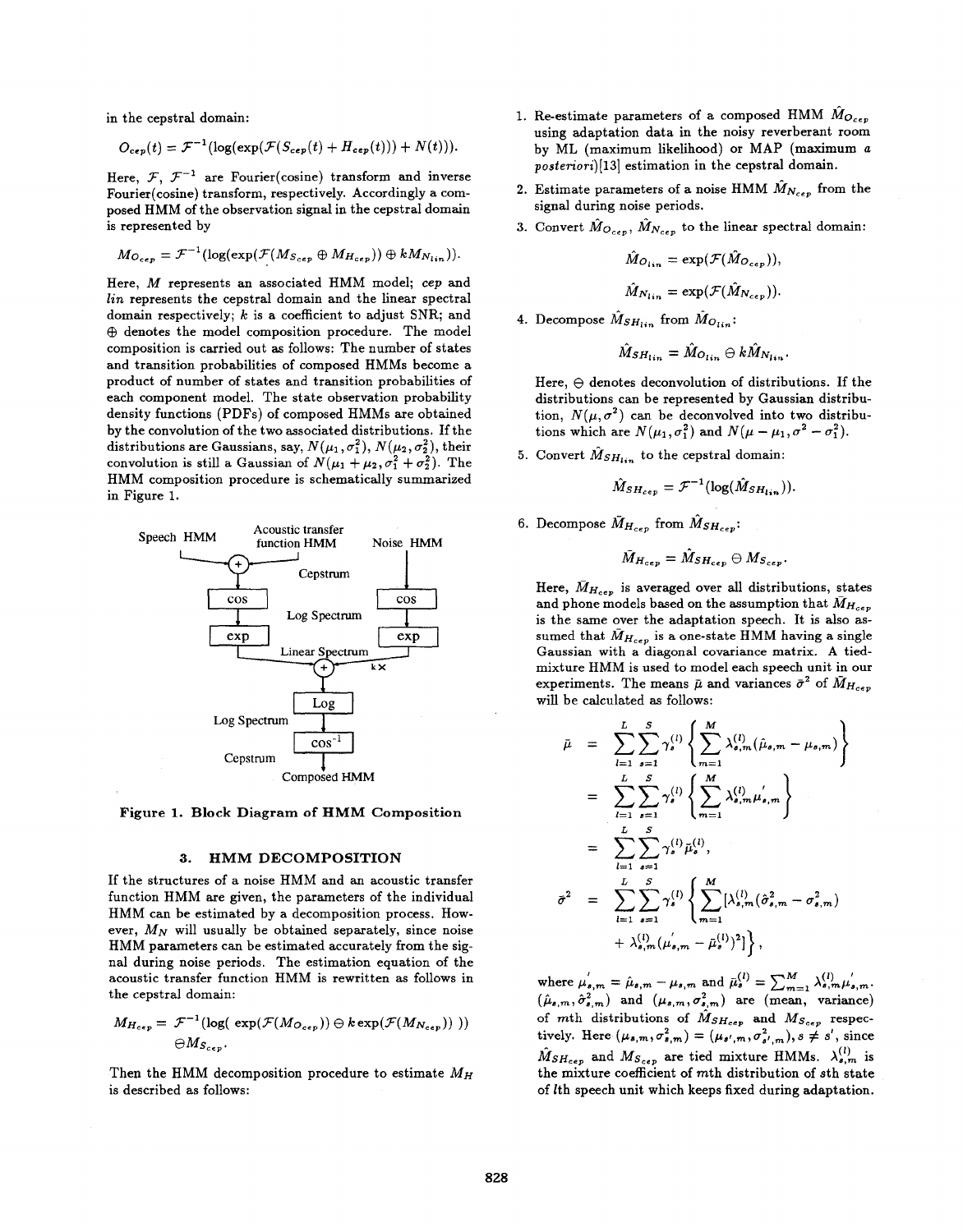L is the number of speech units existed in adaptation data and **S** is the number of state of each speech unit.  $\gamma_s^{(l)}$  is the weighting coefficient which is a ratio of the total number of frames belonging to state **s** of speech unit *1* over the total number of frames of the adaptation data.

### **4. EXPERIMENTS AND RESULTS**

Recognition experiments are conducted to evaluate effectiveness of the proposed method. In this study, as a first step, we focus on room reverberation distortion only and examine the decomposition of

$$
\bar{M}_{H_{cep}} = \hat{M}_{SH_{cep}} \oplus M_{S_{cep}}.
$$

The decomposition of  $\hat{M}_{SH_{lin}}$  from  $\hat{M}_{O_{lin}}$  can be dealt with separately. Figure 2 shows a top view of the experimental room. The sound signal is captured by using a single omni-directional microphone. We measured 9 transfer functions corresponding to 9 sound source positions by using the method reported in [14]. The length of reverberation time is approximately 180 msec for the experiment room.



Figure **2. A** top view **of** the experimental room

Two speech corpora are used for evaluation. One is the Aset of the ATR Japanese speech database. The other is the ASJ continuous speech database. The former contains word utterances and the latter contains sentence utterances, both spoken by announcers. The speaker independent (SI) model is trained by using utterances from 64 speakers in the ASJ database. The speaker dependent (SD) model is trained by using 2620 words of two male and one female speakers from the ATR database, respectively. 500 words for testing are different from those used in SD training. The adaptation words are also selected from those used in training, and excluded from testing set. Each set of the adaptation word consists **of** *50* words. The test and adaptation data are simulated by linear convolution of clean speech signal and measured impulse responses **from** the positions pl,. . . *,p4.* 

54 context independent phone models are used. Each phoneme HMM is a left-to-right 3-state tied-mixture HMM. There are in total 256 Gaussian mixture components with diagonal covariance matrices. Each feature vector consists **of** 16 mel-frequency cepstral coefficients (MFCCs). A single Gaussian PDF is used to model an acoustic transfer function for each position. A series of comparative experiments are conducted **to** examine:



Figure **3. SD** and **SI** word recognition rates[%] **by HMM** adaptation



Figure **4.** Convergence **of** the adaptation algorithms for **SI** seed model

- *0* how the proposed methods work in both the SD and the SI recognition of reverberant speech.
- *0* performance of the composed model adaptations which include ML and MAP reestimation.
- *0* performance differences between the proposed methods and other two popular techniques, namely ML stochastic matching(SM)[9] and cepstral mean subtraction (CMS) [3].

Figure **3** shows 500-word recognition results averaged over two male and one female speakers. 'Adap-ML' refers to the results by using the proposed method where composedmodel adaptation is carried out via ML reestimation, while 'Adap-MAP' is that of its MAP counterpart. The averaged SD and SI recognition rates with clean speech HMMs are 79.8% and 66.5%, respectively. The 'Adap-ML' and 'Adap-MAP' improves the SD recognition rate to 87.6% and 86.2%, and the SI recognition rate to 68.9% and 70.1% by using 5 adaptation words in the average of the three speakers, respectively. The result also shows that the 'Adap-MAP' method is able to rapidly adapt the model parameters of the acoustic transfer function HMM by MAP estimation, whereas in the SD recognition, 'Adap-ML' outperforms 'Adap-MAP' when more adaptation data become available. This is because with the SD seed model, we can get a more accurate alignment for SD adaptation data. Furthermore, 'Stochastic-Match' refers to the result by using